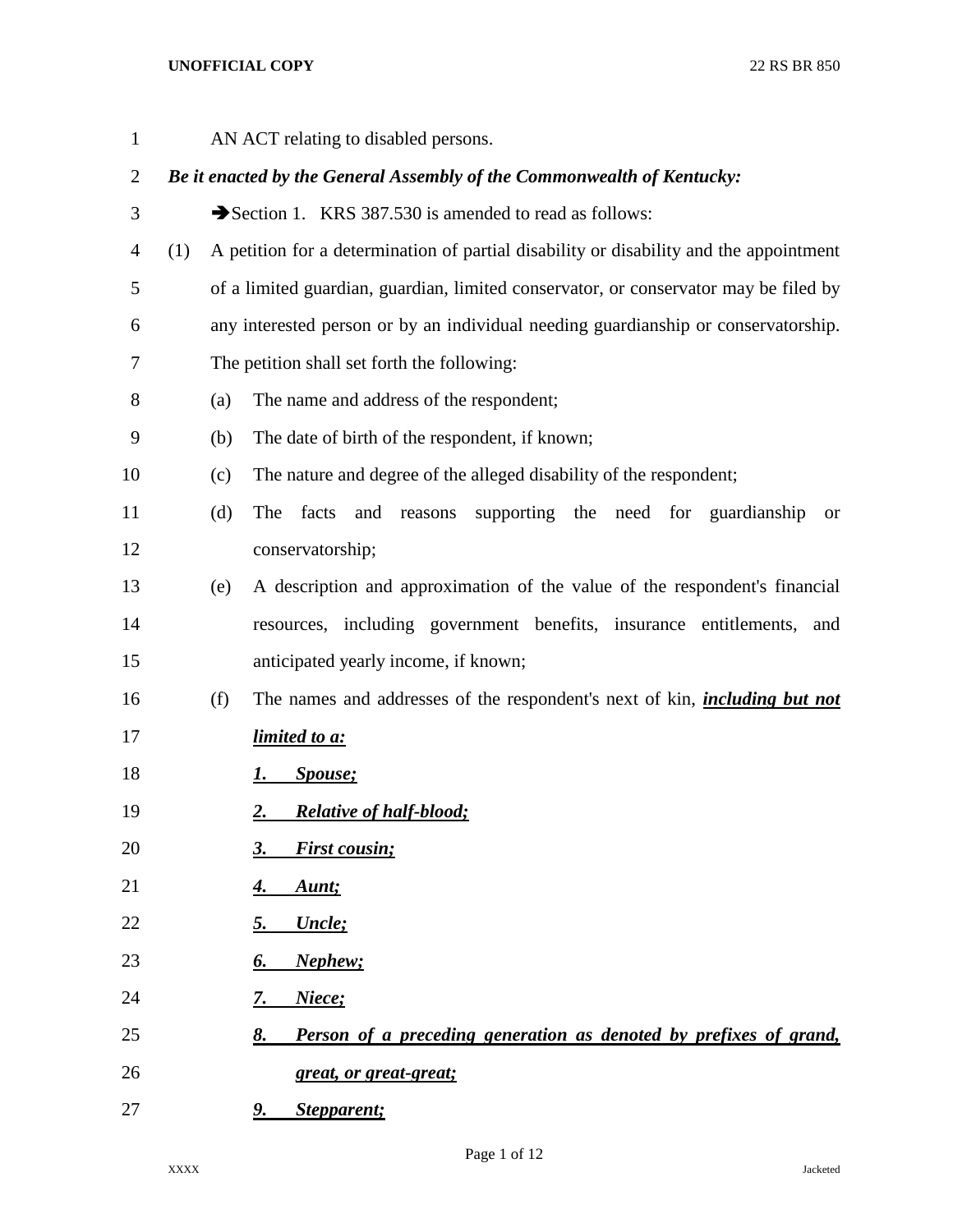| $\mathbf{1}$   |     | 10. Stepsibling; or                                                                                         |
|----------------|-----|-------------------------------------------------------------------------------------------------------------|
| $\overline{2}$ |     | Fictive kin, if known;<br>11.                                                                               |
| 3              |     | The names and addresses of any parents, stepparents, or adoptive parents, if<br>$\left( \mathbf{g} \right)$ |
| 4              |     | known;                                                                                                      |
| 5              |     | The name and address of the individual or facility, if any, having<br>$(h)$ [(g)]                           |
| 6              |     | custody of the respondent;                                                                                  |
| 7              |     | The name, address and interest of the petitioner;<br>$(i)$ [(h)]                                            |
| 8              |     | The name and address of the petitioner's attorney, if any; [and]<br>$\underline{(i)}\overline{[(i)}$        |
| 9              |     | Whether any civil or criminal action is pending against the<br>$(k)$ $\{(\cdot)\}$                          |
| 10             |     | respondent, and whether any custodial order is in effect regarding the                                      |
| 11             |     | respondent, if known; and                                                                                   |
| 12             |     | The name and address of any person or entity appointed by the respondent as<br><u>(1)</u>                   |
| 13             |     | respondent's attorney in fact under a durable power of attorney or as                                       |
| 14             |     | respondent's surrogate to make health care decisions under an advance                                       |
| 15             |     | directive.                                                                                                  |
| 16             | (2) | The petition shall be accompanied by a verified application of the person or entity                         |
| 17             |     | desiring appointment as limited guardian, guardian, limited conservator, or                                 |
| 18             |     | conservator. The application shall state the name, address, and qualifications of the                       |
| 19             |     | applicant and his relationship to the respondent. If it is proposed that a standby                          |
| 20             |     | limited guardian, guardian, limited conservator, or conservator be designated, the                          |
| 21             |     | petition shall also be accompanied by the application of the person or entity desiring                      |
| 22             |     | to be so designated. Additional petitions may be filed prior to the date of the hearing                     |
| 23             |     | by other persons desiring appointment.                                                                      |
| 24             |     | Section 2. KRS 387.580 is amended to read as follows:                                                       |
| 25             | (1) | At a hearing convened under KRS 387.500 to 387.770 for a determination of partial                           |
| 26             |     | disability or disability, the court, or the jury if one is impaneled, shall:                                |
| 27             |     | Inquire into the nature and extent of the general intellectual functioning of the<br>(a)                    |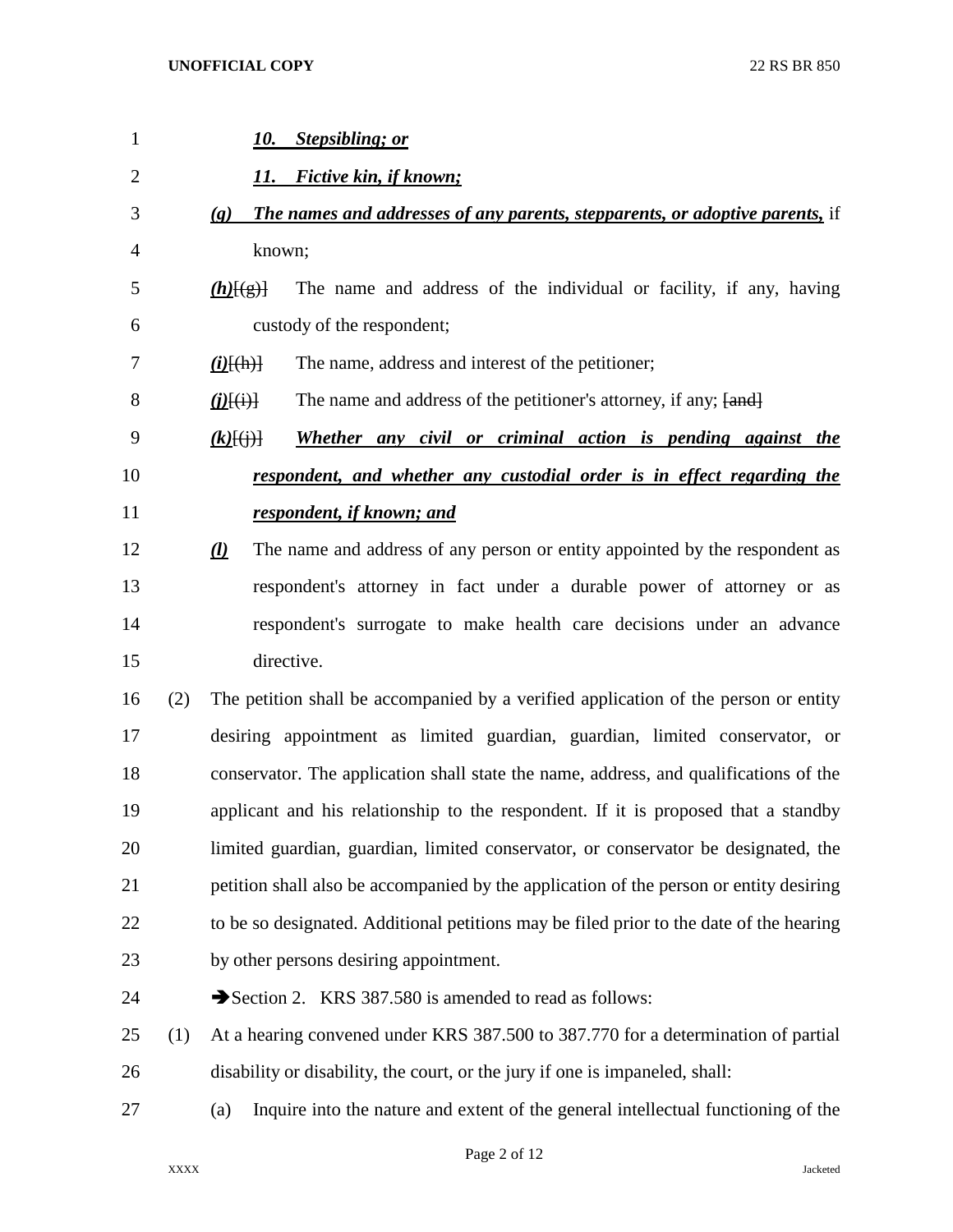| $\mathbf{1}$   |     |     | respondent;                                                                              |
|----------------|-----|-----|------------------------------------------------------------------------------------------|
| $\overline{2}$ |     | (b) | Inquire into the respondent's capacity to make informed decisions concerning             |
| 3              |     |     | his personal affairs and financial resources;                                            |
| $\overline{4}$ |     | (c) | Determine whether the respondent is disabled, partially disabled, or has no              |
| 5              |     |     | disability in relation to the management of his financial resources; and                 |
| 6              |     | (d) | Determine whether the respondent is disabled, partially disabled, or has no              |
| 7              |     |     | disability in relation to the management of his personal affairs.                        |
| 8              | (2) |     | If the respondent is found not to be disabled or partially disabled, the petition shall  |
| 9              |     |     | be dismissed.                                                                            |
| 10             | (3) |     | If the respondent is found to be disabled or partially disabled, the court shall, at the |
| 11             |     |     | same hearing, without a jury, determine:                                                 |
| 12             |     | (a) | The type of guardian, conservator, or guardian and conservator to be                     |
| 13             |     |     | appointed;                                                                               |
| 14             |     | (b) | The specific legal disabilities to which the respondent is subject, if the               |
| 15             |     |     | respondent has been determined to be partially disabled; <i>although the right to</i>    |
| 16             |     |     | contact and retain legal counsel shall not be restricted;                                |
| 17             |     | (c) | Whether the respondent retains the right to vote;                                        |
| 18             |     | (d) | The corresponding powers and duties of the limited guardian or limited                   |
| 19             |     |     | conservator, if the respondent has been determined to be partially disabled;             |
| 20             |     | (e) | The individual or entity to be appointed by the court as limited guardian,               |
| 21             |     |     | guardian, limited conservator, or conservator;                                           |
| 22             |     | (f) | The individual or entity, if any, to be appointed as standby guardian or                 |
| 23             |     |     | conservator; and                                                                         |
| 24             |     | (g) | The duration of the term of guardianship or conservatorship.                             |
| 25             | (4) |     | If the respondent is found to be disabled or partially disabled, the court shall, at     |
| 26             |     |     | the same hearing:                                                                        |
| 27             |     | (a) | Make a finding on the record and inform the guardian or conservator of                   |
|                |     |     |                                                                                          |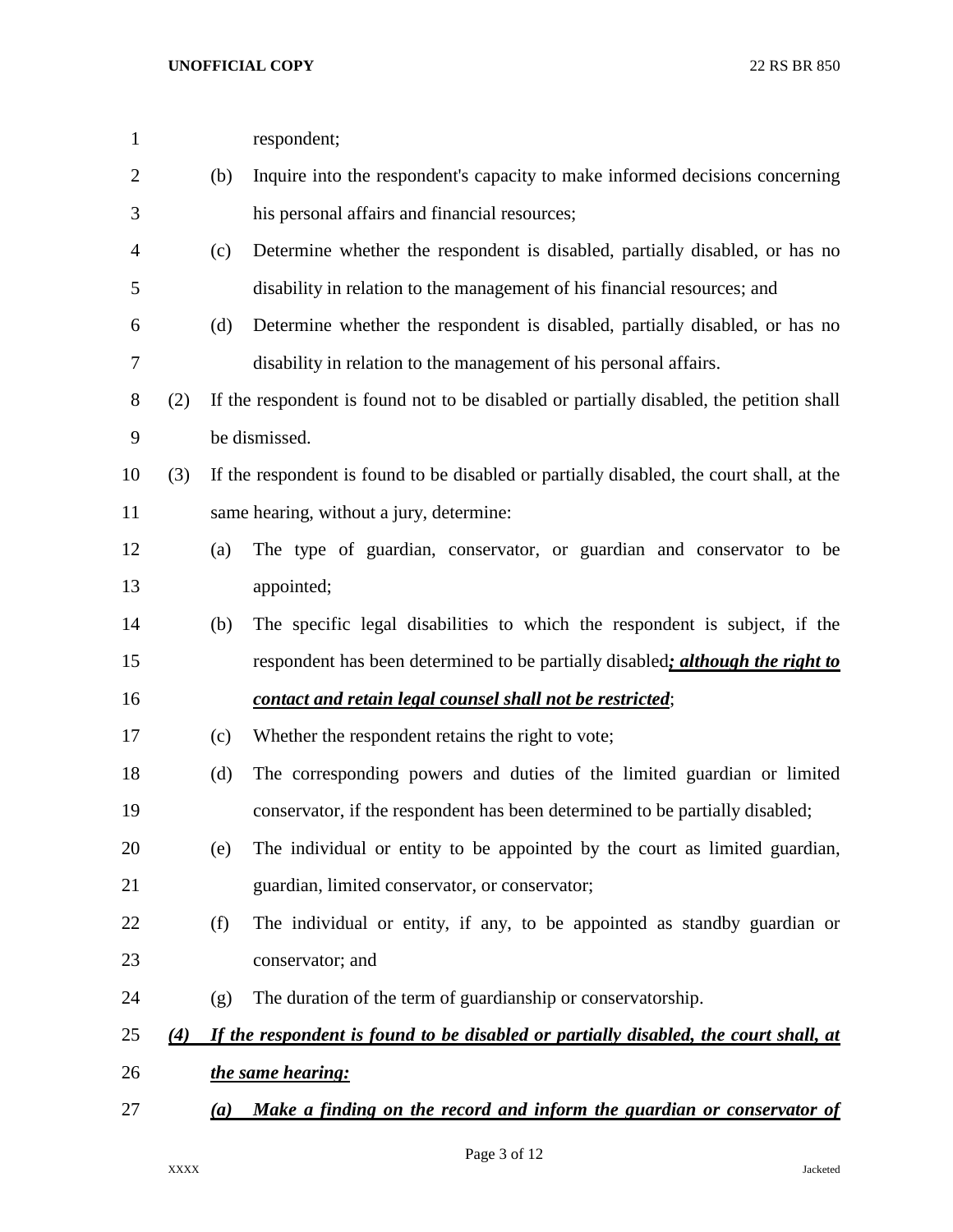| 1  |     | any pending civil or criminal action involving the respondent, and whether            |
|----|-----|---------------------------------------------------------------------------------------|
| 2  |     | any custodial order is in effect regarding the respondent; and                        |
| 3  |     | Inform the respondent of the right to petition the court to modify or<br>(b)          |
| 4  |     | terminate the guardianship or conservatorship, pursuant to Section 5 of this          |
| 5  |     | Act. If the respondent is not present at the hearing, the appointed guardian          |
| 6  |     | <u>or conservator for the respondent shall convey this information to the</u>         |
| 7  |     | respondent in writing.                                                                |
| 8  | (5) | Unless the order of guardianship or conservatorship establishes otherwise:            |
| 9  |     | Court-appointed counsel shall represent the respondent through the end of<br>(a)      |
| 10 |     | the period in which to perfect an appeal, or upon the resolution of the               |
| 11 |     | <u>appeal or action; and</u>                                                          |
| 12 |     | Counsel retained by the respondent shall be subject to the previous terms of<br>(b)   |
| 13 |     | <i>the representation.</i>                                                            |
| 14 |     | Section 3. KRS 387.600 is amended to read as follows:                                 |
| 15 | (1) | The court may appoint as limited guardian, guardian, limited conservator, or          |
| 16 |     | conservator any suitable person or any entity, public or private, capable of          |
| 17 |     | conducting an active guardianship or conservatorship program. The court shall not     |
| 18 |     | ordinarily or customarily appoint the Cabinet for Health and Family Services or any   |
| 19 |     | other person or entity, public or private, that is directly providing services to the |
| 20 |     | respondent unless no other suitable person or entity is available and willing to be   |
| 21 |     | appointed. Appointment of the Cabinet for Health and Family Services shall be         |
| 22 |     | consistent with the provisions of KRS 210.290.                                        |
| 23 | (2) | Prior to the appointment, the court shall make a reasonable effort to question the    |
| 24 |     | respondent concerning his preference regarding the person or entity to be appointed   |
| 25 |     | limited guardian, guardian, limited conservator, or conservator, and any preference   |
| 26 |     | indicated shall be given due consideration. If the respondent has designated another  |
| 27 |     | as his attorney in fact or agent by executing a power of attorney in writing, that    |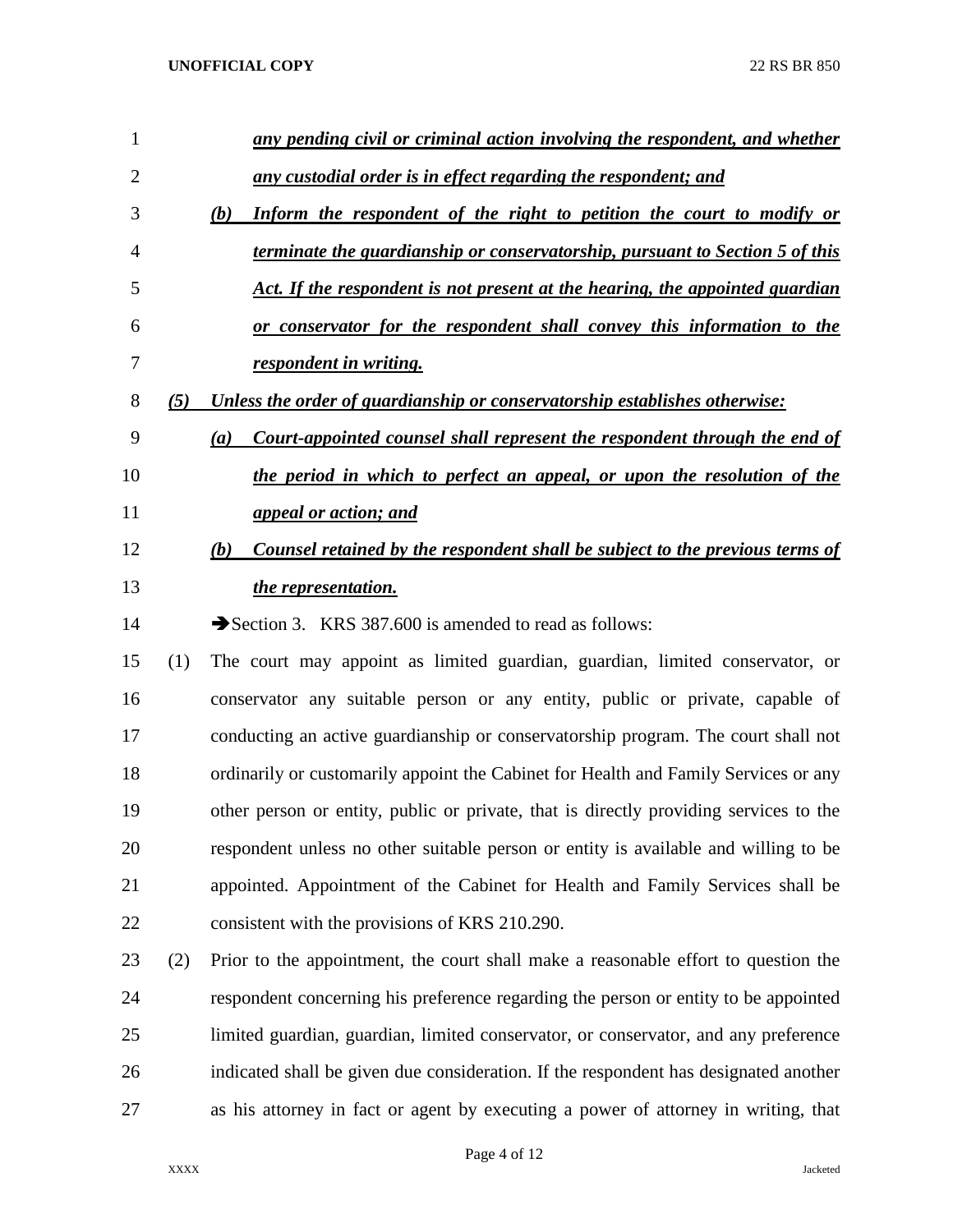designation *may*[shall] be treated as an indication of the respondent's preference as to the person or entity to be appointed as his limited guardian, guardian, limited conservator, or conservator, and that preference shall be given due consideration. The court shall appoint the person or entity best qualified and willing to serve.

Section 4. KRS 387.610 is amended to read as follows:

 Prior to the expiration of a term of guardianship or conservatorship, the limited guardian, guardian, limited conservator, or conservator may petition, pursuant to KRS 387.620, for a renewal of his appointment for a period not to exceed *three (3)*[five (5)] years. The petition shall be accompanied by verified affidavits of a physician, an advanced practice registered nurse or physician assistant working within his or her scope of practice, or a psychologist licensed or certified under the provisions of KRS Chapter 319, or a person licensed or certified as a social worker or an employee of the Cabinet for Health and Family Services who meets the qualifications of KRS 335.080(1)(a), (b), and (c) or 335.090(1)(a), (b), and (c), supporting the need for the continuation of the guardianship or conservatorship.

16 Section 5. KRS 387.620 is amended to read as follows:

 (1) A partially disabled or disabled person, his limited guardian, guardian, limited conservator, or conservator, or any other interested person may petition the court for:

- (a) Termination or modification of an order of partial disability or disability;
- (b) Removal and/or replacement of a limited guardian, guardian, limited conservator or conservator; or
- (c) Renewal of the appointment of a limited guardian, guardian, limited conservator, or conservator.
- (2) Petitions pursuant to this section shall set forth:
- (a) The name and address of the ward;
- (b) The name and address of the limited guardian, guardian, limited conservator,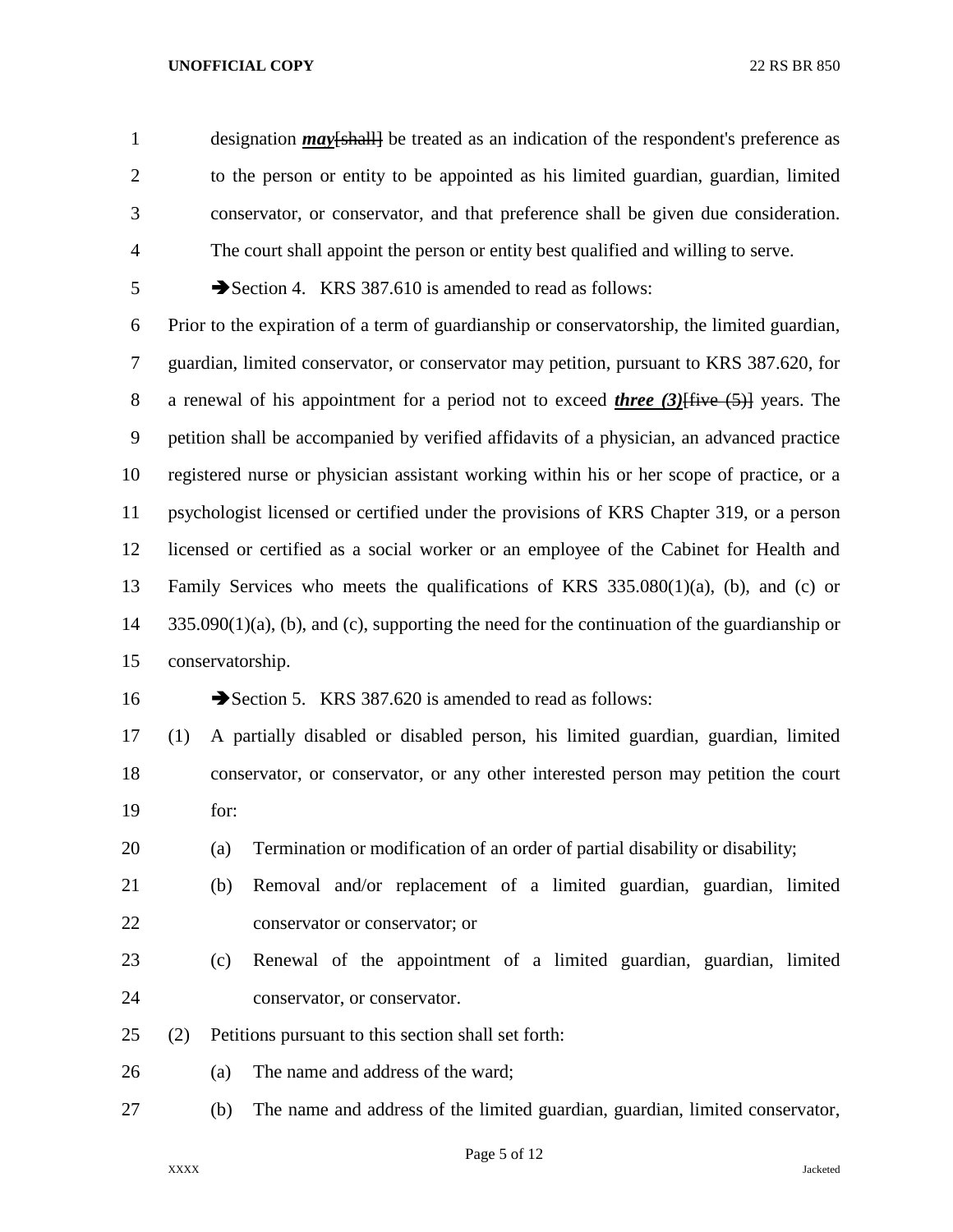| $\mathbf{1}$ |     |                      | or conservator;                                                                         |
|--------------|-----|----------------------|-----------------------------------------------------------------------------------------|
| 2            |     | (c)                  | The name, address, and interest of the petitioner;                                      |
| 3            |     | (d)                  | The names and addresses of the ward's next of kin, <i>including but not limited</i>     |
| 4            |     |                      | <u>to a:</u>                                                                            |
| 5            |     |                      | <i>Spouse</i> ;                                                                         |
| 6            |     |                      | <b>Relative of half-blood;</b>                                                          |
| 7            |     |                      | <b>First cousin;</b><br>3.                                                              |
| 8            |     |                      | Aunt;<br>4.                                                                             |
| 9            |     |                      | Uncle;<br>5.                                                                            |
| 10           |     |                      | Nephew;<br>6.                                                                           |
| 11           |     |                      | Niece;<br>7.                                                                            |
| 12           |     |                      | Person of a preceding generation as denoted by prefixes of grand,<br>8.                 |
| 13           |     |                      | <u>great, or great-great;</u>                                                           |
| 14           |     |                      | Stepparent;<br>9.                                                                       |
| 15           |     |                      | <b>Stepsibling; or</b><br>10.                                                           |
| 16           |     |                      | <b>Fictive kin, if known;</b><br>11.                                                    |
| 17           |     | (e)                  | <b>The names and addresses of any parents, stepparents, or adoptive parents,</b> if     |
| 18           |     |                      | known;                                                                                  |
| 19           |     | $(f)$ $(e)$ $\vdash$ | The name and address of the individual or facility, if any, having                      |
| 20           |     |                      | custody of the ward;                                                                    |
| 21           |     | $(g)$ $(f)$          | The relief requested; and                                                               |
| 22           |     | $(h)$ [(g)]          | The facts and reasons supporting the request.                                           |
| 23           | (3) |                      | A request under subsection (1) of this section, if made by the ward, may be             |
| 24           |     |                      | communicated to the court by any means, including, but not limited to, oral             |
| 25           |     |                      | communication or informal letter. Any attorney or employee of the court who             |
| 26           |     |                      | <u>receives an informal request under subsection (1) of this section shall transmit</u> |
| 27           |     |                      | the request to the Circuit Court clerk for the county in which the request was          |
|              |     |                      |                                                                                         |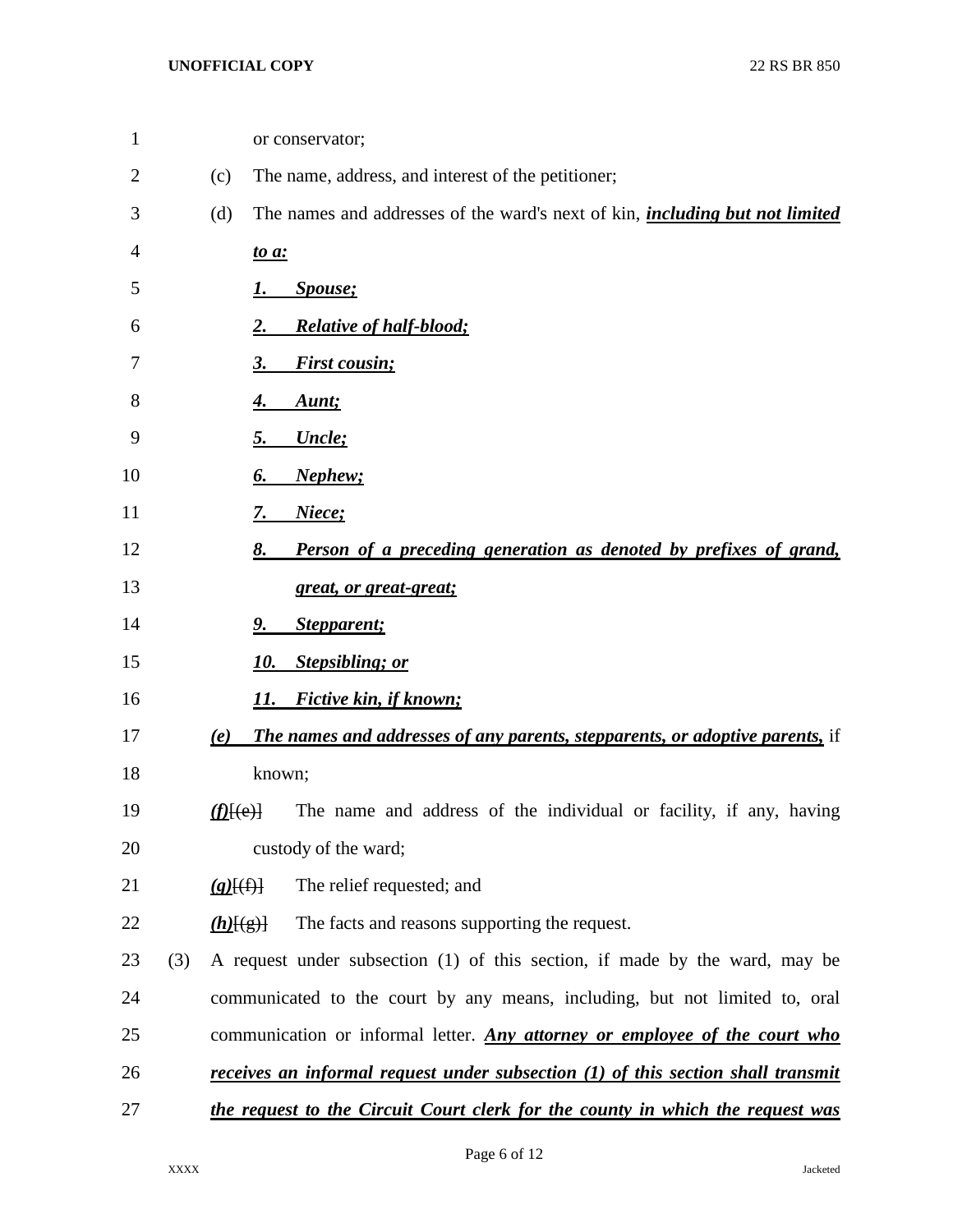*received.* If such a request is communicated by means other than a petition, the court shall appoint a suitable person who may, but need not be, an employee of the state, county, or court to prepare a written petition to be filed with the court within seven (7) days following the appointment.

 (4) Within thirty (30) days after the filing of a petition, the court shall conduct a hearing at which the ward shall be entitled to counsel. The time for a hearing may be extended by the court, on motion of either party, for cause. Notice of the time and place of the hearing shall be given by the clerk of the court not less than fourteen (14) days prior to the hearing to both parties and all persons named in the petition. The petitioner shall, upon his motion, be entitled to have the motion for termination or modification determined by a jury.

- (5) At the request of any party or on its own initiative, the court may order an interdisciplinary evaluation of the ward. The time period in which the court must review a petition may be extended for an appropriate period of time if an evaluation is ordered by the court. The interdisciplinary evaluation report may be filed as a single or joint report of the interdisciplinary evaluation team, or it may otherwise be constituted by the separate reports filed by each individual of the team. If the court and all parties to the proceeding and their attorneys agree to the admissibility of the report or reports, the report or reports shall be admitted into evidence and shall be considered by the court.
- (6) *The hearing shall be a jury trial, unless:*
- *(a) The respondent if present, counsel for the respondent, and the attorney for the Commonwealth agree to a bench trial;*
- *(b) No objection to a bench trial is made by an interested person or entity; and*
- *(c) The interdisciplinary evaluation report prepared for the proceeding reflects*
- *a unanimous consensus of the persons preparing it that the respondent is disabled or partially disabled, the court has reviewed the report, and the*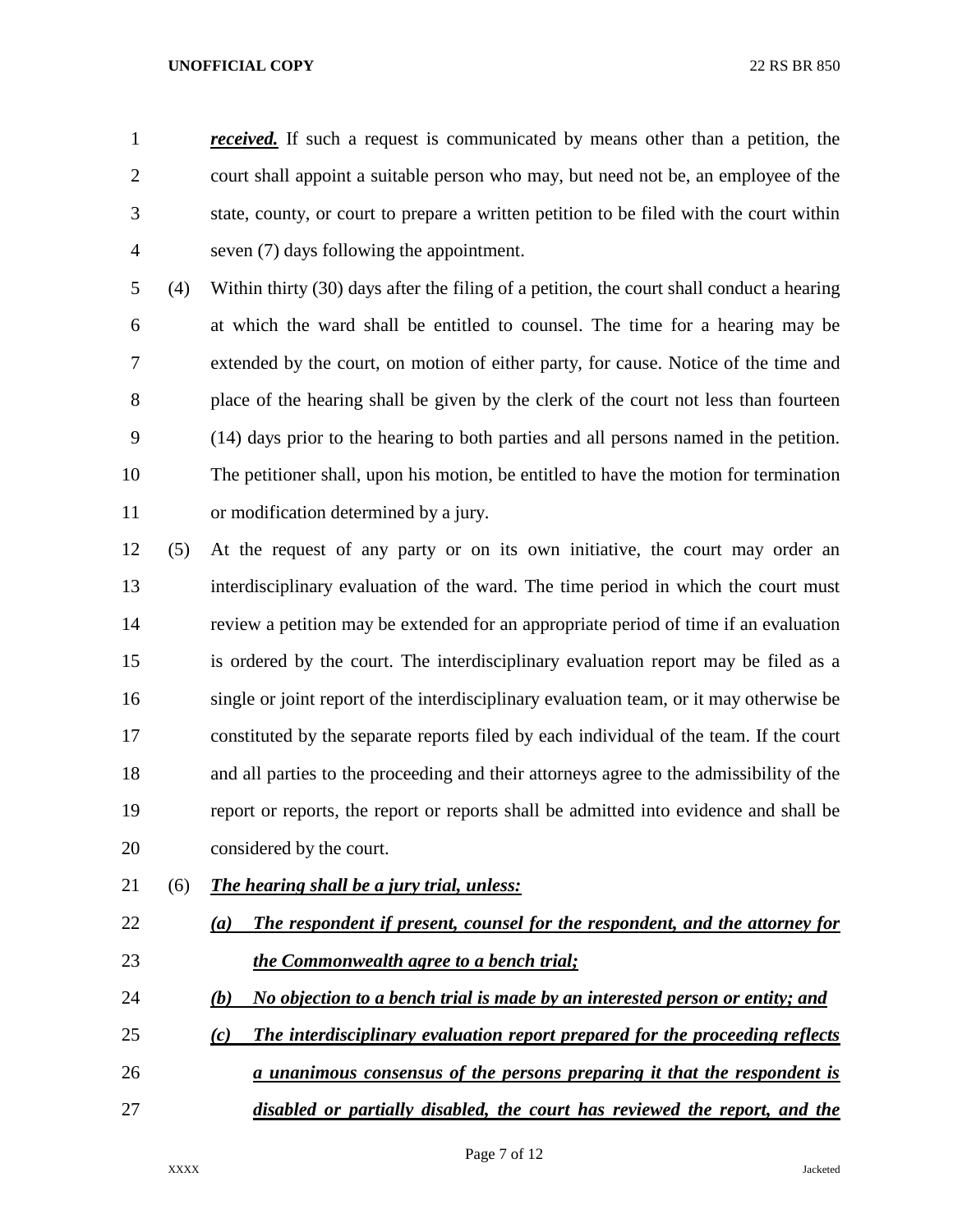| $\mathbf{1}$ |               |     | court finds no cause to require a jury trial.                                                |
|--------------|---------------|-----|----------------------------------------------------------------------------------------------|
| 2            | (7)           |     | Upon conclusion of a modification hearing without a jury, the court shall enter a            |
| 3            |               |     | written order setting forth the factual basis for its finding and may do any of the          |
| 4            |               |     | following:                                                                                   |
| 5            |               | (a) | Dismiss the petition;                                                                        |
| 6            |               | (b) | Remove the guardian or conservator and dissolve the guardianship or                          |
| 7            |               |     | conservatorship order;                                                                       |
| 8            |               | (c) | Remove the limited guardian, guardian, limited conservator, or conservator                   |
| 9            |               |     | and appoint a successor;                                                                     |
| 10           |               | (d) | Modify the original guardianship or conservatorship order; or                                |
| 11           |               | (e) | Make any other order which the court deems appropriate and in the best                       |
| 12           |               |     | interest of the ward, <i>including but not limited to establishing a visitation</i>          |
| 13           |               |     | <u>arrangement with any person, and limiting the ward's ability to enter into a</u>          |
| 14           |               |     | contract.                                                                                    |
| 15           | $(8)$ $\{7\}$ |     | If the original order is dissolved and no further order is issued, the ward shall            |
| 16           |               |     | be relieved of all legal disabilities. The court shall enter an order and judgment           |
| 17           |               |     | restoring to the person all of the rights and privileges of a citizen. The clerk shall       |
| 18           |               |     | note the judgment or modification in the book in which notices of actions and                |
| 19           |               |     | encumbrances are indexed.                                                                    |
| 20           | $(9)$ $(8)$ } |     | The clerk of the court shall transmit a certified copy of the restoration                    |
| 21           |               |     | judgment or modification to the originating court, if the judgment or modification is        |
| 22           |               |     | ordered by a court other than the court in which the original judgment was entered.          |
| 23           |               |     | Section 6. KRS 387.640 is amended to read as follows:                                        |
| 24           |               |     | It shall be the general duty of the limited guardian or guardian to carry out diligently and |
| 25           |               |     | in good faith the specific duties and powers assigned by the court and to:                   |
| 26           | (1)           |     | Assure that the personal, civil, and human rights of the ward are protected; and             |
| 27           | (2)           |     | Encourage the ward to:                                                                       |
|              |               |     |                                                                                              |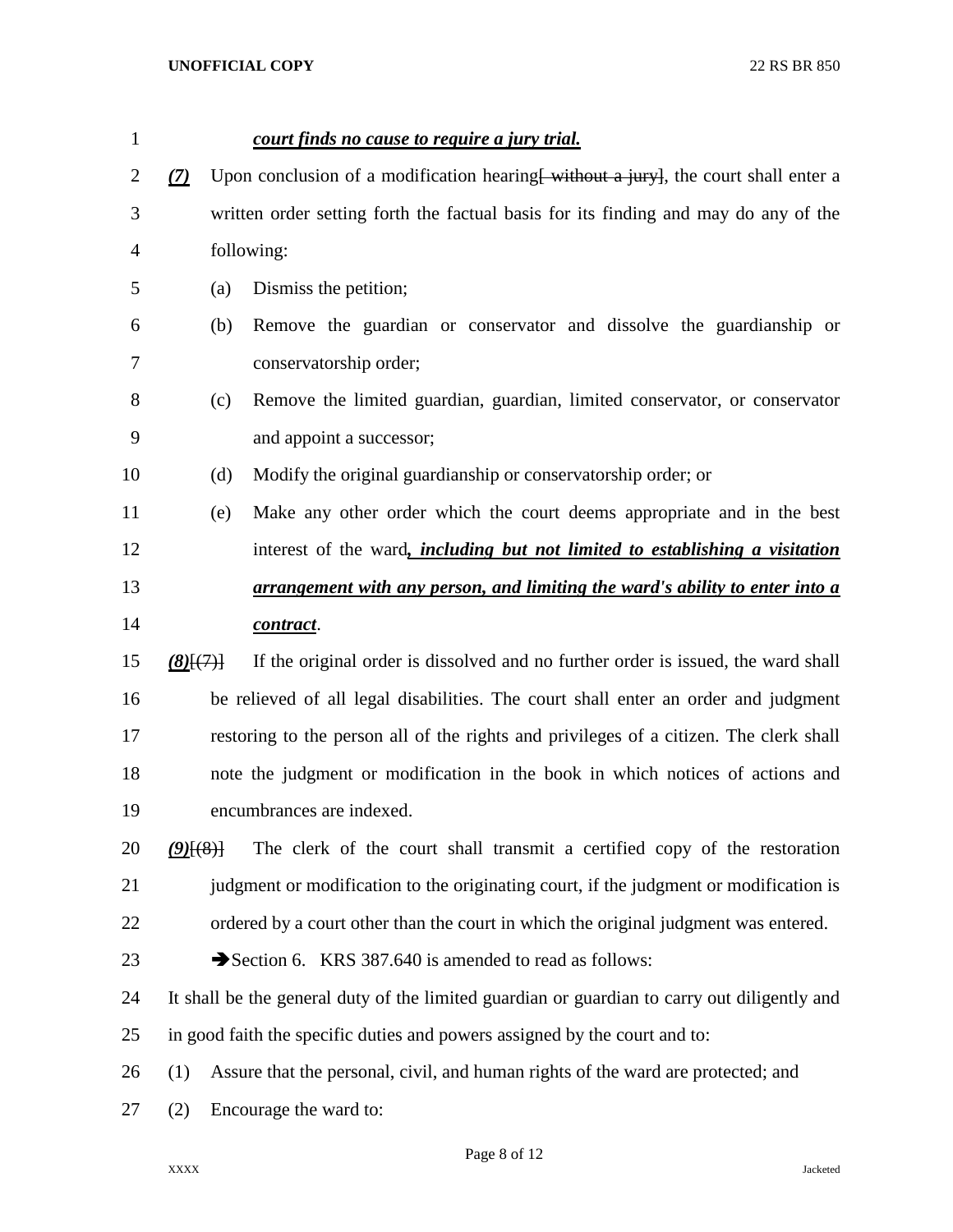| $\mathbf{1}$   | (a) | Participate to the maximum extent of his <i>or her</i> abilities in all decisions which            |
|----------------|-----|----------------------------------------------------------------------------------------------------|
| $\overline{2}$ |     | affect him <i>or her</i> ;                                                                         |
| 3              | (b) | Act in his <u>or her</u> own behalf on all matters in which he <u>or she</u> is able to do so;     |
| 4              |     | and                                                                                                |
| 5              | (c) | Develop or regain, to the maximum extent possible, his <u>or her</u> capacity to                   |
| 6              |     | meet the essential requirements for his physical health or safety, and, if                         |
| 7              |     | impaired, his capacity to manage his <b>or her</b> financial resources; and $\left\{\cdot\right\}$ |
| 8              | (3) | If the guardian or limited guardian is the Cabinet for Health and Family                           |
| 9              |     | <b>Services:</b>                                                                                   |
| 10             | (a) | Facilitate and encourage the ward's connection to his or her family                                |
| 11             |     | members, unless:                                                                                   |
| 12             |     | There has been a previous finding of neglect or abuse by the family<br>1.                          |
| 13             |     | <u>member against the ward; or</u>                                                                 |
| 14             |     | <b>The ward objects to having contact with the family;</b><br>2.                                   |
| 15             | (b) | <b>Provide information to the ward's family about how they can be considered</b>                   |
| 16             |     | for appointment as the guardian or limited guardian, if information is                             |
| 17             |     | <u>requested; and</u>                                                                              |
| 18             | (c) | <b>Provide the family of the ward with guidance, including but not limited to a</b>                |
| 19             |     | case plan, for changes necessary for the cabinet to consider the family                            |
| 20             |     | member for visitation with, or as a placement for, the ward.                                       |
| 21             |     | Section 7. KRS 387.660 is amended to read as follows:                                              |
| 22             |     | A guardian of a disabled person shall have the following powers and duties, except as              |
| 23             |     | modified by order of the court:                                                                    |
| 24             | (1) | To establish the ward's place of abode within the state, except that, if at any time a             |
| 25             |     | guardian places a ward in a licensed residential facility for developmentally disabled             |
| 26             |     | persons, the guardian shall, within thirty (30) days of such placement, file with the              |
| 27             |     | court notice of the placement, stating with specificity the reasons for such                       |
|                |     |                                                                                                    |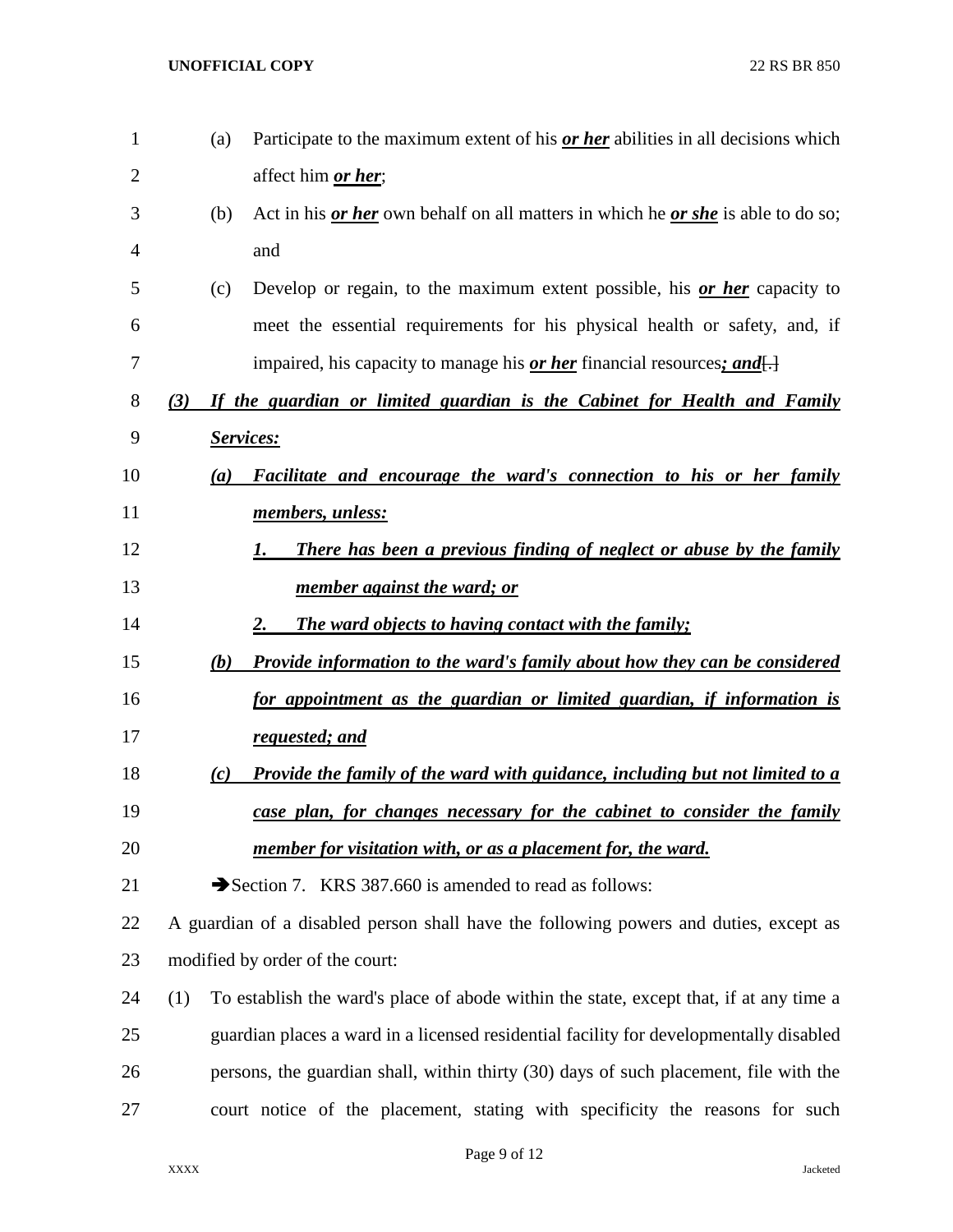placement, and an interdisciplinary evaluation report detailing the social, psychological, medical or other considerations on which such placement is predicated, a description of the treatment or habilitation programs which will benefit the ward as a result of such placement, and a determination that such placement will provide appropriate treatment in the least restrictive available treatment and residential program. For purposes of this subsection, the interdisciplinary evaluation report may be one performed within two (2) months prior to the placement for purposes of determining whether such placement is necessary and appropriate, or may be an evaluation and assessment provided by the residential facility immediately after placement. Notice to the court shall not be required where the ward is transferred from one licensed residential facility to another;

 (2) To make provision for the ward's care, comfort, and maintenance and arrange for such educational, social, vocational, and rehabilitation services as are appropriate and as will assist the ward in the development of maximum self-reliance and independence;

 (3) To give any necessary consent or approval to enable the ward to receive medical or other professional care, counsel, treatment or service, except that a guardian may not consent on behalf of a ward to an abortion, sterilization, psychosurgery, removal of a bodily organ, or amputation of a limb unless the procedure is first approved by order of the court or is necessary, in an emergency situation, to preserve the life or prevent serious impairment of the physical health of the ward;

- (4) To act with respect to the ward in a manner which limits the deprivation of civil rights and restricts his personal freedom only to the extent necessary to provide 25 needed care and services to him; $\frac{F}{r}$  and  $\frac{F}{r}$
- (5) To expend sums from the financial resources of the ward reasonable and necessary 27 to carry out the powers and duties assigned to him by the court; and  $\left\{\frac{1}{2}\right\}$

Page 10 of 12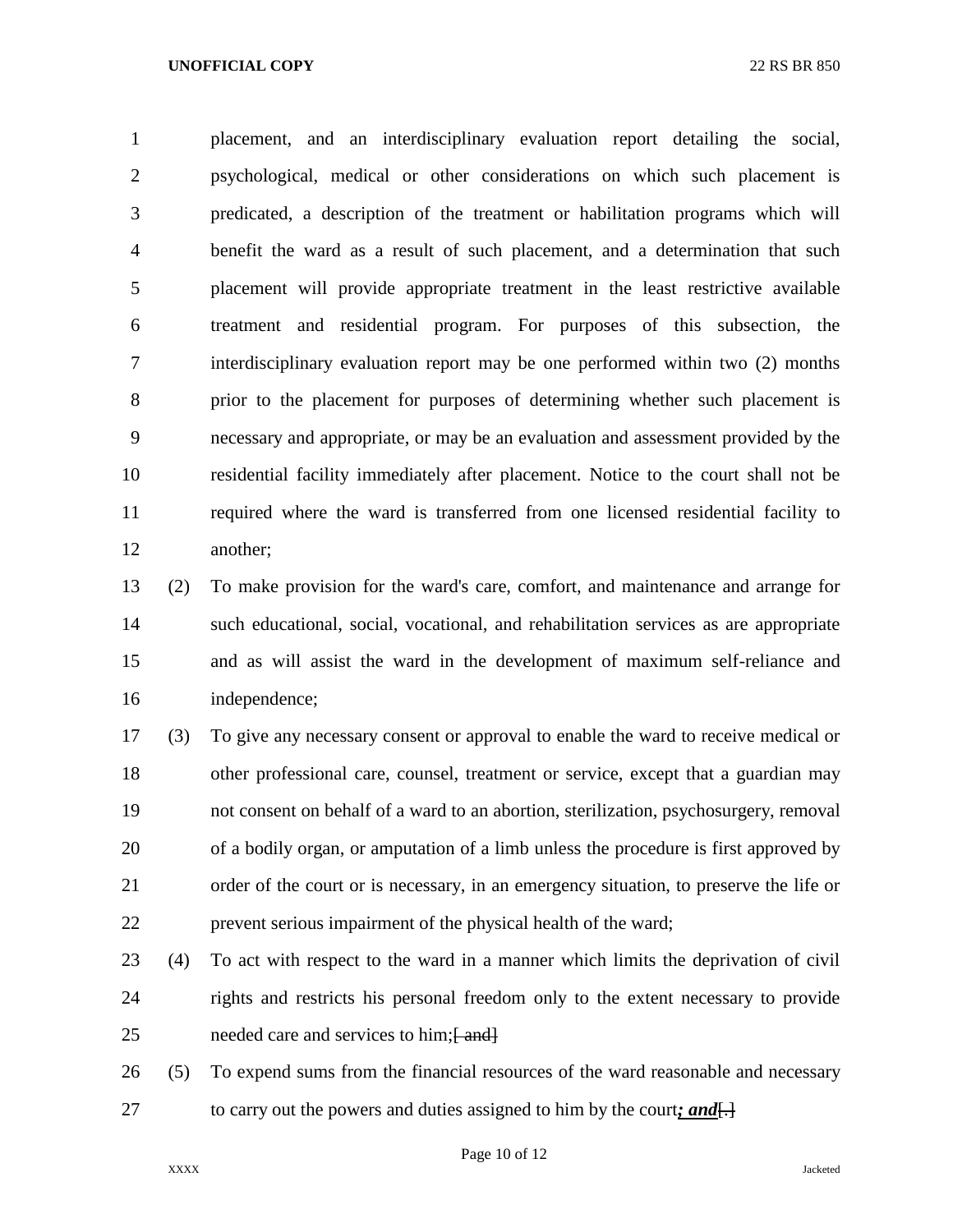| 1              | If the guardian or limited guardian is the Cabinet for Health and Family<br>(6)              |
|----------------|----------------------------------------------------------------------------------------------|
| 2              | Services, to:                                                                                |
| 3              | <b>Facilitate and encourage the ward's connection to his or her family</b><br>(a)            |
| $\overline{4}$ | members, unless:                                                                             |
| 5              | There has been a previous finding of neglect or abuse by the family<br>1.                    |
| 6              | <u>member against the ward; or</u>                                                           |
| 7              | <b>The ward objects to having contact with the family;</b><br>2.                             |
| 8              | <b>Provide information to the ward's family about how they can be considered</b><br>(b)      |
| 9              | for appointment as the guardian or limited guardian, if information is                       |
| 10             | requested; and                                                                               |
| 11             | Provide the family of the ward with guidance, including but not limited to a<br>(c)          |
| 12             | case plan, for changes necessary for the cabinet to consider the family                      |
| 13             | member for visitation with, or as a placement for, the ward.                                 |
| 14             | If a separate limited conservator or conservator has been appointed for the ward, the        |
| 15             | expenditure of funds by the limited guardian shall be consistent with the duties assigned    |
| 16             | to and procedures and policies established by such limited conservator or conservator.       |
| 17             | Conflicts arising between a limited guardian and a limited conservator or conservator        |
| 18             | regarding the expenditure of funds which are unable to be otherwise resolved shall be        |
| 19             | submitted to the court for resolution.                                                       |
| 20             | SECTION 8. A NEW SECTION OF KRS CHAPTER 387 IS CREATED TO                                    |
| 21             | <b>READ AS FOLLOWS:</b>                                                                      |
| 22             | <b>Prior to a hearing pursuant to Section 2 of this Act, the attorney for the respondent</b> |
| 23             | <u>shall:</u>                                                                                |
| 24             | Determine whether any civil or criminal action is pending against the<br>(1)                 |
| 25             | respondent, and whether any custodial order is in effect regarding the                       |
| 26             | respondent; and                                                                              |
| 27             | Inform the respondent of his or her right to petition the court for modification,<br>(2)     |
|                |                                                                                              |